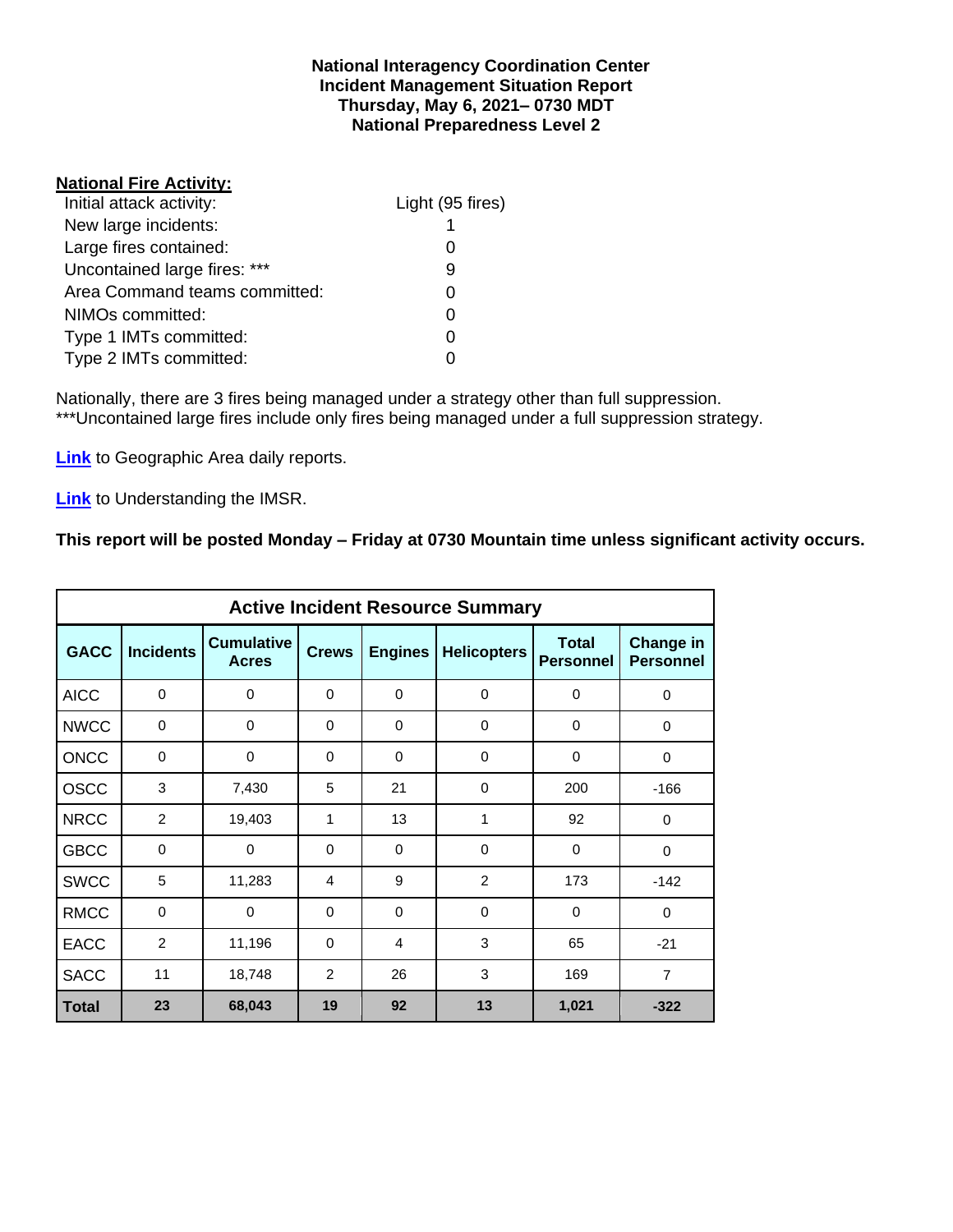| <b>Southwest Area (PL 3)</b> |   |
|------------------------------|---|
| New fires:                   | З |
| New large incidents:         |   |
| Uncontained large fires:     | З |

**Three Rivers**, Lincoln NF, USFS. Twelve miles northwest of Ruidoso, NM. Short grass and timber. Minimal fire behavior with creeping and smoldering. Area, road, and trail closures in effect.

**Flag**, Colorado River District, BLM. Twelve miles southeast of Kingman, AZ. Chaparral and timber. Minimal fire behavior with smoldering. Area and trail closures in effect.

**Bonito Rock**, Fort Apache Agency, BIA. Fifteen miles southeast of Whiteriver, AZ. Timber and brush. Minimal fire behavior with creeping and smoldering. Road closures in effect.

| <b>Incident Name</b> | Unit          | <b>Size</b><br>$\frac{9}{6}$ |      | Ctn/<br>Est |      | Personnel |       | <b>Resources</b> |     |     | <b>Strc</b> | \$\$ | Origin     |            |
|----------------------|---------------|------------------------------|------|-------------|------|-----------|-------|------------------|-----|-----|-------------|------|------------|------------|
|                      |               | Acres                        | Chge |             | Comp |           | Total | Chge             | Crw | Eng | Heli        | Lost | <b>CTD</b> | Own        |
| <b>Three Rivers</b>  | <b>NM-LNF</b> | 7,033                        | 0    | 33          | Ctn  | 7/4       | 132   | $-110$           | ົ   | 4   |             |      | 3.9M       | FS         |
| Flag                 | AZ-CRD        | ,267                         |      | 88          | Ctn  | 5/8       | 20    | -24              |     |     |             |      | 3.2M       | <b>BLM</b> |
| <b>Bonito Rock</b>   | AZ-FTA        | .668                         |      | 40          | Ctn  | 5/21      | 2     |                  |     |     |             |      | 2M         | <b>BIA</b> |

## **Southern California Area (PL 2)**

| New fires:               | 35 |
|--------------------------|----|
| New large incidents:     |    |
| Uncontained large fires: |    |

**Southern**, San Diego Unit, Cal Fire. Twelve miles southeast of Julian, CA. Tall grass and brush. Minimal fire behavior with creeping and smoldering. Trail closures in effect.

**Owens**, California Desert District, BLM. Seven miles northwest of Inyokern, CA. Brush and short grass. Minimal fire behavior with smoldering. Structures threatened.

| <b>Incident Name</b> | Unit   |       | <b>Size</b> | %  | Ctn/ | $\overline{\phantom{0}}$<br>Est |       | Personnel |     | <b>Resources</b> |      | <b>Strc</b> | \$\$       | Origin     |
|----------------------|--------|-------|-------------|----|------|---------------------------------|-------|-----------|-----|------------------|------|-------------|------------|------------|
|                      |        | Acres | Chge        |    | Comp |                                 | Total | Chge      | Crw | Ena              | Heli | Lost        | <b>CTD</b> | Own        |
| Southern             | CA-MVU | 5,366 | 48          | 90 | Ctn  | 5/7                             | 62    | $-116$    |     |                  |      |             | .3M        | ST         |
| Owens                | CA-CDD | .512  | U           | 95 | Ctn  | 5/9                             | 90    | $-50$     |     |                  |      |             | 350K       | <b>BLM</b> |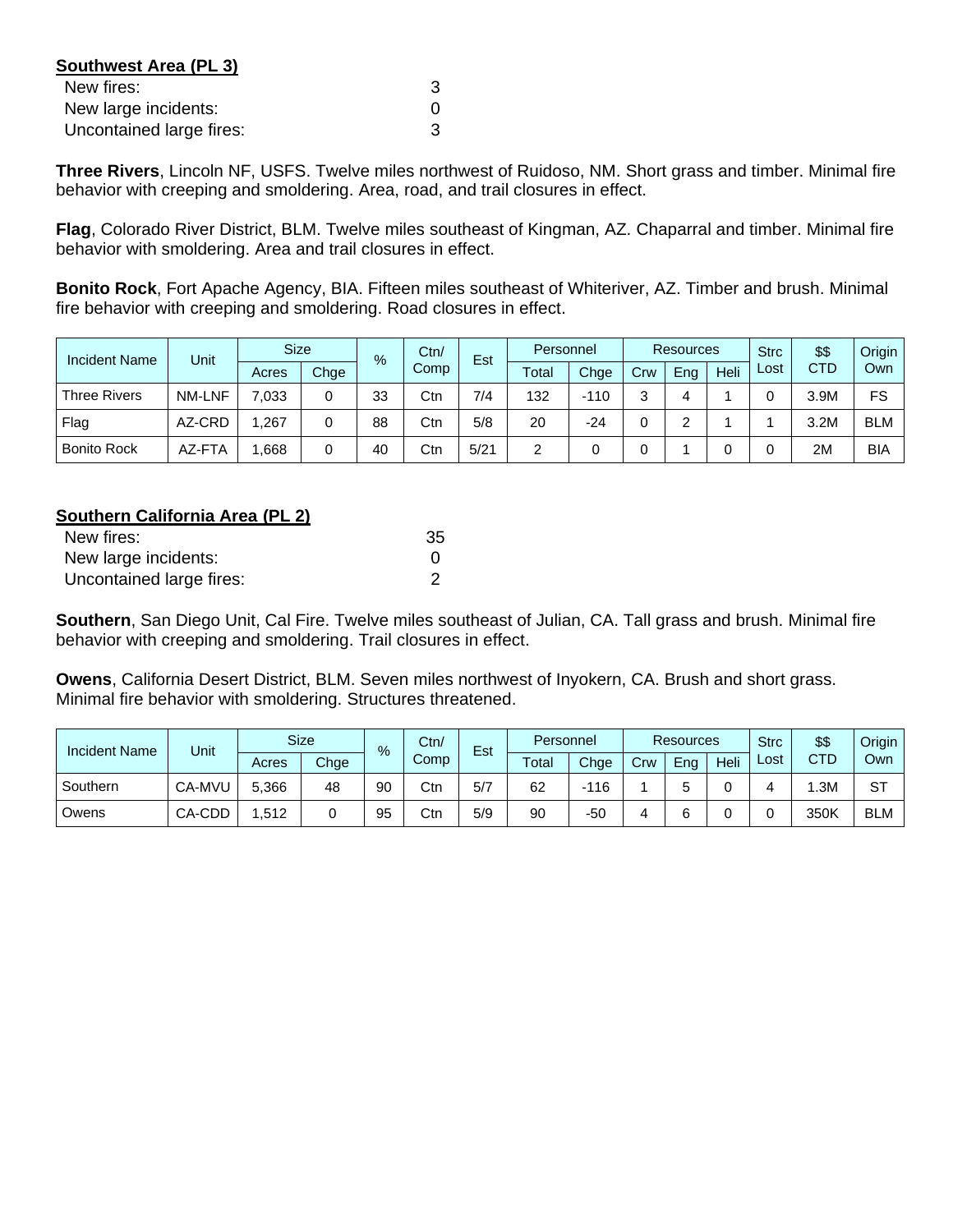| Eastern Area (PL 2)      |    |
|--------------------------|----|
| New fires:               | 19 |
| New large incidents:     |    |
| Uncontained large fires: |    |

**Brittle**, Huron-Manistee NF, USFS. Five miles northeast of Hale, MI. Timber. Minimal fire behavior with creeping. Precipitation occurred over the fire area yesterday.

**RL 203 Goods**, Red Lake Agency, BIA. Twenty miles west of Red Lake, MN. Tall grass and timber. Minimal fire behavior with smoldering. Residences threatened. Reduction in acreage due to more accurate mapping.

| <b>Incident Name</b> | Unit          |       | <b>Size</b> | $\frac{9}{6}$ | Ctn/ | $\overline{\phantom{0}}$<br>Est | Personnel        |      | <b>Resources</b> |     |      | <b>Strc</b> | \$\$ | <b>Origin</b> |
|----------------------|---------------|-------|-------------|---------------|------|---------------------------------|------------------|------|------------------|-----|------|-------------|------|---------------|
|                      |               | Acres | Chge        |               | Comp |                                 | $\mathsf{Total}$ | Chge | Crw              | Eng | Heli | Lost        | CTD  | Own           |
| <b>Brittle</b>       | MI-HMF        | 5,666 |             | 99            | Ctn  | 5/7                             | 47               | -32  |                  |     |      |             | .3M  | FS            |
| RL 203 Goods         | <b>MN-RLA</b> | 5,530 | -40         | 60            | Ctn  | 5/7                             | 48               |      |                  |     |      |             | 885K | BIA           |

#### **Southern Area (PL 1)**

| New fires:               |  |
|--------------------------|--|
| New large incidents:     |  |
| Uncontained large fires: |  |

**Four Sixteen**, Florida Forest Service. Previously reported incident. Seven miles southeast of Homestead, FL. Timber. Moderate fire behavior. Last narrative report unless significant activity occurs.

**\* High Fence**, Florida Forest Service. Twenty miles east of Immokalee, FL. Tall grass. Moderate fire behavior. Last narrative report unless significant activity occurs.

| Incident Name                                                                                            | Unit          |        | <b>Size</b> | $\frac{9}{6}$ |      | Est | Personnel |       | <b>Resources</b> |          |      | <b>Strc</b> | \$\$       | Origin    |
|----------------------------------------------------------------------------------------------------------|---------------|--------|-------------|---------------|------|-----|-----------|-------|------------------|----------|------|-------------|------------|-----------|
|                                                                                                          |               | Acres  | Chge        |               | Comp |     | Total     | Chge  | Crw              | Eng      | Heli | Lost        | <b>CTD</b> | Own       |
| Large Fires Being Managed with a Strategy Other Than Full Suppression Without a Type 1 or 2 IMT Assigned |               |        |             |               |      |     |           |       |                  |          |      |             |            |           |
| <b>Four Sixteen</b>                                                                                      | <b>FL-FLS</b> | 13.302 | 1.132       | 70            | Comp | 5/7 | 13        | -6    |                  | $\Omega$ |      |             | 79K        | <b>ST</b> |
| Hogback                                                                                                  | VA-VAS        | 1.730  | $---$       | 60            | Comp | UNK | 21        | 0     |                  |          |      |             | 5K         | <b>ST</b> |
| * High Fence                                                                                             | <b>FL-FLS</b> | 450    | $---$       | 50            | Comp | 5/6 | 14        | $---$ |                  |          |      |             | 1K         | <b>ST</b> |

VAS – Virginia Department of Forestry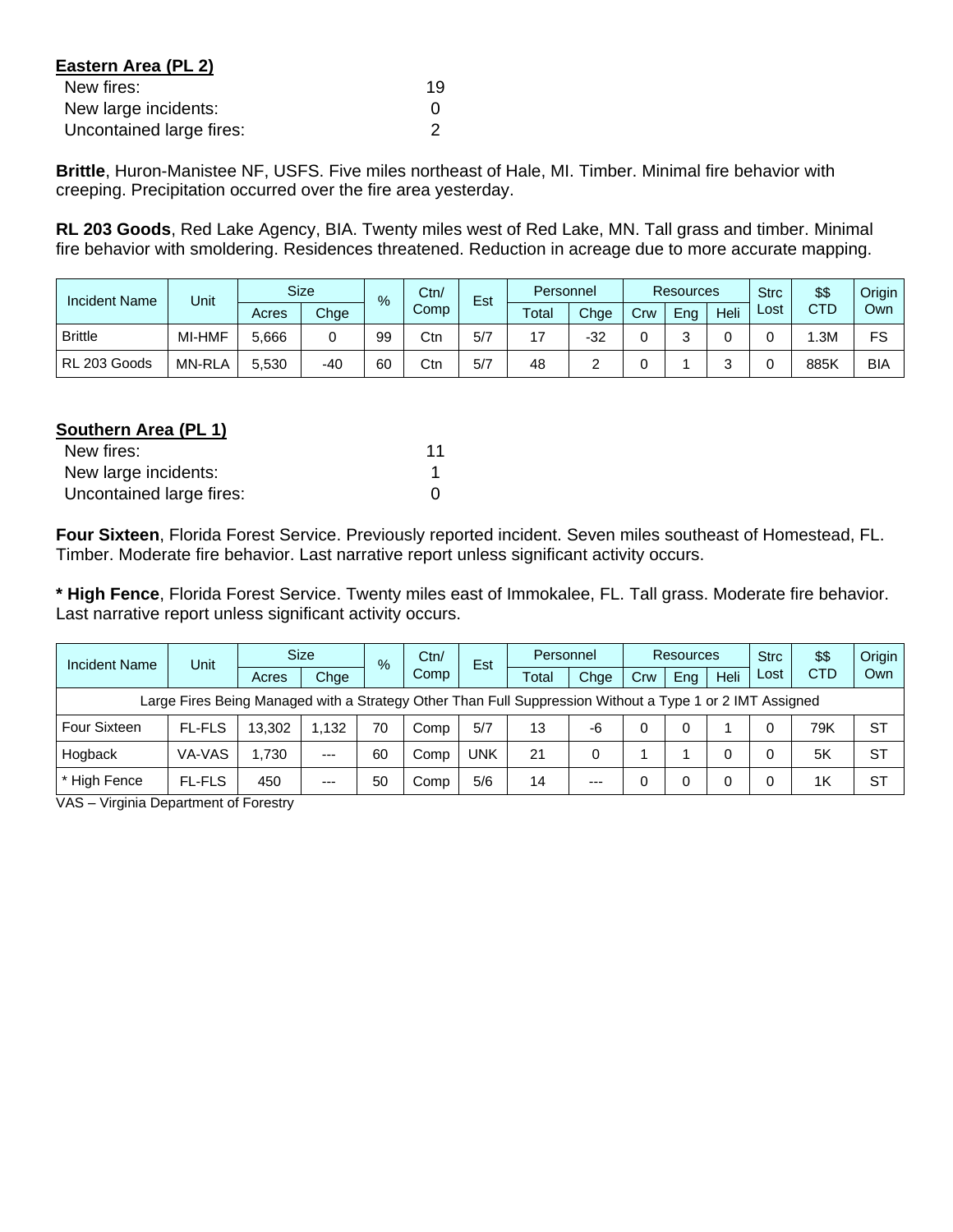# **Northern Rockies Area (PL 1)**

| New fires:               |  |
|--------------------------|--|
| New large incidents:     |  |
| Uncontained large fires: |  |

**Roosevelt Creek**, Dakota Prairie National Grasslands, USFS. Thirteen miles northwest of Medora, ND. Tall grass, brush and timber. No new information.

**Little Swallow**, Fort Berthold Agency, BIA. Ten miles south of Mandaree, ND. Tall grass and timber. No new information.

| Incident Name      | Unit   |       | <b>Size</b> | %  | Ctn/ | Est | Personnel |      | <b>Resources</b> |     |      | <b>Strc</b> | \$\$       | Origin |
|--------------------|--------|-------|-------------|----|------|-----|-----------|------|------------------|-----|------|-------------|------------|--------|
|                    |        | Acres | Chge        |    | Comp |     | Total     | Chge | Crw              | Eng | Heli | Lost        | <b>CTD</b> | Own    |
| Roosevelt<br>Creek | ND-DPF | 4,603 |             | 80 | Ctn  | 5/6 | 59        |      |                  |     |      |             | 450K       | FS     |
| Little Swallow     | ND-FBA | 9,803 |             | 80 | Ctn  | UNK | 33        |      |                  |     |      |             | 85K        | BIA    |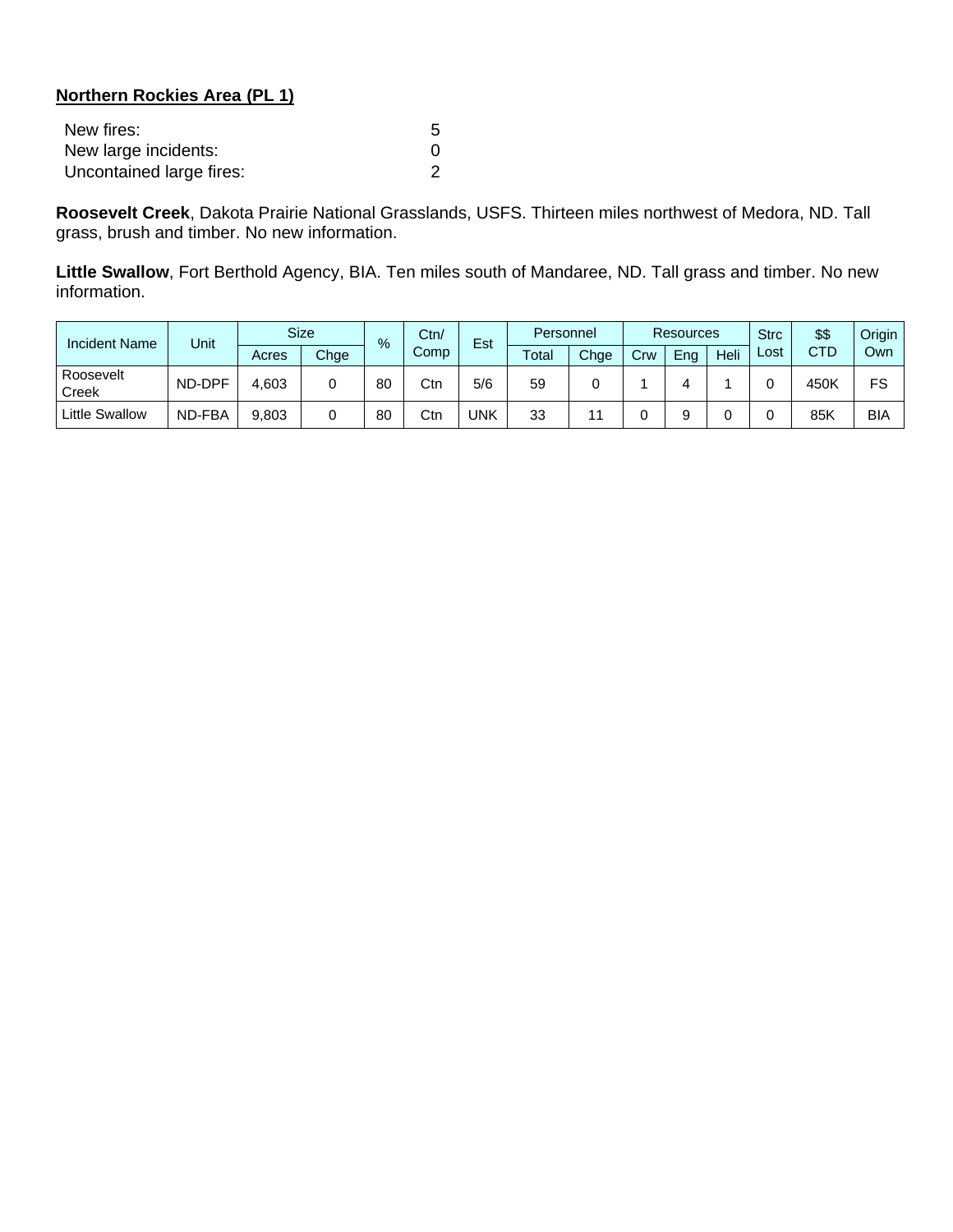| Area                     |              | <b>BIA</b>              | $\frac{1}{2}$ is and Abread restating (by received).<br><b>BLM</b> | <b>FWS</b>     | <b>NPS</b>     | ST/OT            | <b>USFS</b>    | <b>TOTAL</b>            |
|--------------------------|--------------|-------------------------|--------------------------------------------------------------------|----------------|----------------|------------------|----------------|-------------------------|
| Alaska Area              | <b>FIRES</b> | $\mathbf{0}$            | 1                                                                  | $\mathbf 0$    | $\overline{0}$ | $\overline{2}$   | $\overline{0}$ | $\overline{\mathbf{3}}$ |
|                          | <b>ACRES</b> | $\pmb{0}$               | $\pmb{0}$                                                          | $\mathbf 0$    | $\mathbf 0$    | $\boldsymbol{0}$ | $\pmb{0}$      | $\pmb{0}$               |
| Northwest Area           | <b>FIRES</b> | $\mathbf 0$             | 6                                                                  | $\mathbf 0$    | $\mathbf 0$    | $\mathbf{1}$     | $\overline{0}$ | $\overline{7}$          |
|                          | <b>ACRES</b> | $\pmb{0}$               | 3                                                                  | $\pmb{0}$      | $\mathbf 0$    | $\mathbf{1}$     | $\overline{0}$ | $\overline{\mathbf{4}}$ |
| Northern California Area | <b>FIRES</b> | $\pmb{0}$               | $\mathbf 0$                                                        | $\mathbf 0$    | $\mathbf 0$    | 8                | $\mathbf{1}$   | 9                       |
|                          | <b>ACRES</b> | $\mathbf 0$             | $\pmb{0}$                                                          | $\mathbf 0$    | $\pmb{0}$      | 14               | $\pmb{0}$      | 14                      |
| Southern California Area | <b>FIRES</b> | $\mathbf 0$             | $\mathbf 0$                                                        | $\mathbf 0$    | $\mathbf 0$    | 30               | 5              | 35                      |
|                          | <b>ACRES</b> | $\pmb{0}$               | $\mathbf 0$                                                        | $\pmb{0}$      | $\pmb{0}$      | 91               | $\mathbf 1$    | 92                      |
| Northern Rockies Area    | <b>FIRES</b> | $\mathbf 0$             | $\mathbf 0$                                                        | $\mathbf 0$    | $\mathbf{1}$   | $\overline{4}$   | $\mathbf 0$    | 5                       |
|                          | <b>ACRES</b> | $\pmb{0}$               | $\pmb{0}$                                                          | $\pmb{0}$      | 20             | $\mathbf{1}$     | $\pmb{0}$      | 21                      |
| <b>Great Basin Area</b>  | <b>FIRES</b> | $\mathbf 0$             | $\mathbf 0$                                                        | $\mathbf 0$    | $\mathbf 0$    | $\mathbf 0$      | $\mathbf 0$    | $\mathbf 0$             |
|                          | <b>ACRES</b> | $\pmb{0}$               | $\pmb{0}$                                                          | $\mathbf 0$    | $\pmb{0}$      | $\mathbf 0$      | $\mathbf 0$    | $\pmb{0}$               |
| Southwest Area           | <b>FIRES</b> | $\overline{2}$          | $\mathbf 0$                                                        | $\mathbf 0$    | $\overline{0}$ | $\mathbf 0$      | $\mathbf{1}$   | $\mathbf{3}$            |
|                          | <b>ACRES</b> | $\mathbf{1}$            | $\pmb{0}$                                                          | $\mathbf 0$    | $\pmb{0}$      | $\mathbf 0$      | $\mathbf 1$    | $\overline{2}$          |
| Rocky Mountain Area      | <b>FIRES</b> | $\mathbf 0$             | $\mathbf 0$                                                        | $\mathbf 0$    | $\mathbf 0$    | $\overline{2}$   | $\mathbf{1}$   | $\overline{\mathbf{3}}$ |
|                          | <b>ACRES</b> | $\pmb{0}$               | $\mathbf 0$                                                        | $\pmb{0}$      | $\pmb{0}$      | 8                | $\pmb{0}$      | 8                       |
| Eastern Area             | <b>FIRES</b> | $\overline{2}$          | $\mathbf 0$                                                        | $\mathbf 0$    | $\mathbf{0}$   | 14               | 3              | 19                      |
|                          | <b>ACRES</b> | 22                      | $\pmb{0}$                                                          | $\mathbf 0$    | $\mathbf 0$    | 45               | 2              | 69                      |
| Southern Area            | <b>FIRES</b> | $\pmb{0}$               | $\mathbf 0$                                                        | $\mathbf 0$    | $\mathbf 0$    | 10               | $\mathbf{1}$   | 11                      |
|                          | <b>ACRES</b> | $\pmb{0}$               | $\pmb{0}$                                                          | $\overline{2}$ | $\mathbf 0$    | 496              | $\overline{0}$ | 496                     |
| <b>TOTAL FIRES:</b>      |              | $\overline{\mathbf{4}}$ | $\overline{7}$                                                     | $\pmb{0}$      | $\mathbf{1}$   | 71               | 12             | 95                      |
| <b>TOTAL ACRES:</b>      |              | 23                      | 3                                                                  | $\pmb{0}$      | 20             | 657              | 4              | 708                     |

**Fires and Acres Yesterday (by Protection):**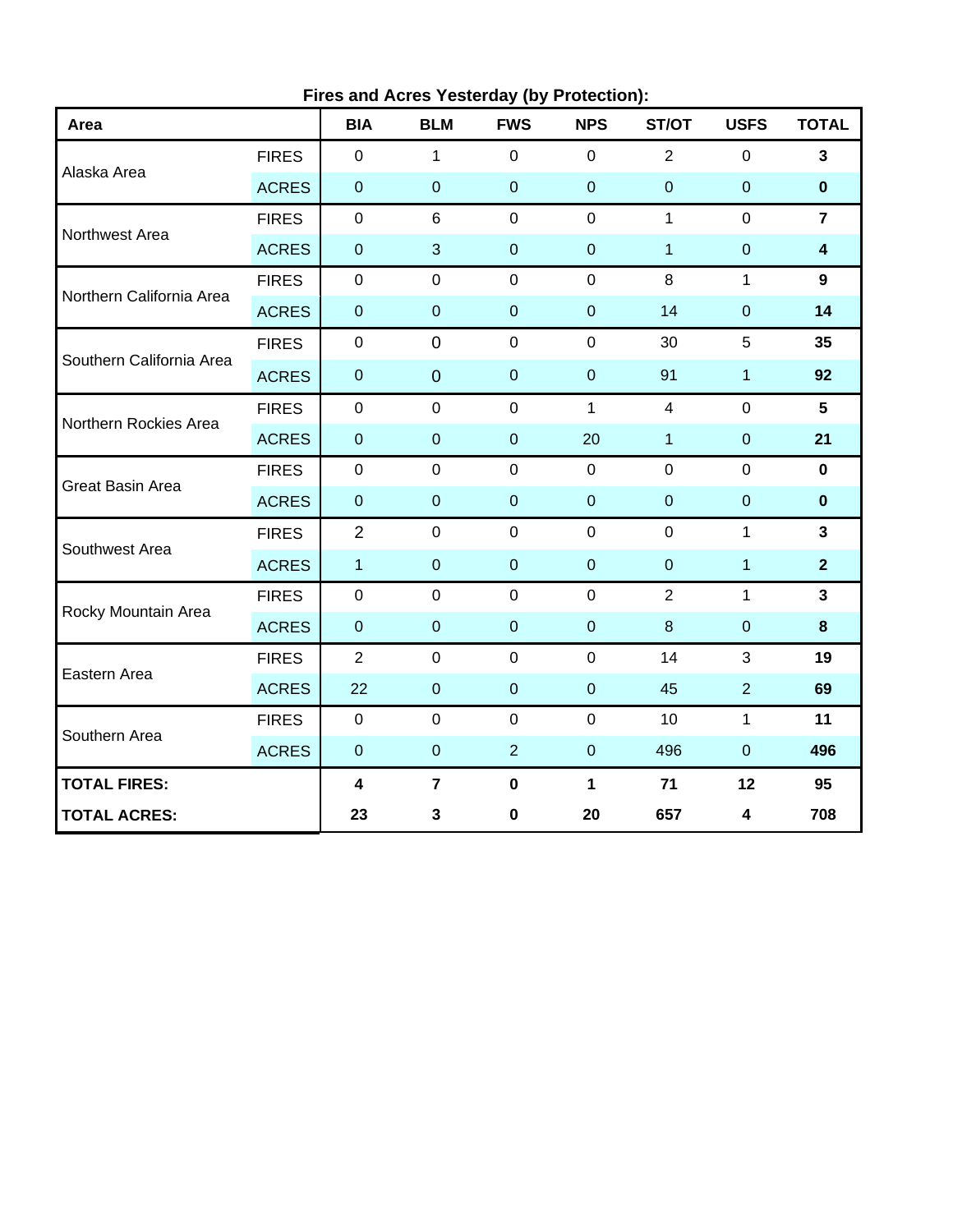**Fires and Acres Year-to-Date (by Protection):**

| Area                     |              | <b>BIA</b>       | <b>BLM</b>       | <b>FWS</b>     | <b>NPS</b>       | ST/OT   | <b>USFS</b>    | <b>TOTAL</b> |
|--------------------------|--------------|------------------|------------------|----------------|------------------|---------|----------------|--------------|
| Alaska Area              | <b>FIRES</b> | $\mathbf 0$      | $\overline{4}$   | $\mathbf 0$    | $\mathbf 0$      | 26      | $\overline{4}$ | 34           |
|                          | <b>ACRES</b> | $\boldsymbol{0}$ | $\boldsymbol{0}$ | $\pmb{0}$      | $\boldsymbol{0}$ | 8       | 3              | 11           |
| Northwest Area           | <b>FIRES</b> | 37               | 19               | 1              | $\mathbf 0$      | 317     | 18             | 392          |
|                          | <b>ACRES</b> | 198              | 128              | $\mathbf 0$    | $\mathbf 0$      | 2,293   | 699            | 3,320        |
| Northern California Area | <b>FIRES</b> | $\overline{2}$   | $\mathbf 0$      | $\mathbf 0$    | $\mathbf 0$      | 703     | 69             | 774          |
|                          | <b>ACRES</b> | $\overline{2}$   | $\boldsymbol{0}$ | $\mathbf 0$    | $\pmb{0}$        | 1,861   | 180            | 2,043        |
| Southern California Area | <b>FIRES</b> | 5                | 34               | 1              | 3                | 1,021   | 115            | 1,179        |
|                          | <b>ACRES</b> | $\overline{5}$   | 2,931            | 1              | $\,6\,$          | 6,984   | 1,341          | 11,268       |
| Northern Rockies Area    | <b>FIRES</b> | 450              | $\overline{7}$   | 2              | 1                | 299     | 80             | 839          |
|                          | <b>ACRES</b> | 30,870           | 51               | 35             | 20               | 11,215  | 19,361         | 61,552       |
| <b>Great Basin Area</b>  | <b>FIRES</b> | 10               | 95               | 1              | $\overline{4}$   | 154     | 19             | 283          |
|                          | <b>ACRES</b> | 2,301            | 7,377            | $\pmb{0}$      | $\overline{4}$   | 5,686   | 100            | 15,470       |
| Southwest Area           | <b>FIRES</b> | 178              | 55               | $\overline{4}$ | $6\phantom{1}$   | 163     | 133            | 539          |
|                          | <b>ACRES</b> | 9,479            | 1,923            | $\mathbf{0}$   | 1,346            | 6,095   | 11,422         | 30,266       |
| Rocky Mountain Area      | <b>FIRES</b> | 54               | 17               | $\overline{2}$ | 3                | 123     | 22             | 221          |
|                          | <b>ACRES</b> | 2,123            | 37               | 1,244          | 305              | 70,388  | 2,768          | 76,866       |
| Eastern Area             | <b>FIRES</b> | 293              | $\mathbf 0$      | 12             | $\,8\,$          | 4,678   | 246            | 5,237        |
|                          | <b>ACRES</b> | 12,135           | $\pmb{0}$        | 13,200         | 532              | 20,690  | 14,583         | 61,140       |
| Southern Area            | <b>FIRES</b> | 368              | $\mathbf 0$      | 43             | 24               | 9,209   | 317            | 9,961        |
|                          | <b>ACRES</b> | 28,678           | $\pmb{0}$        | 8,881          | 6,298            | 195,824 | 25,405         | 265,087      |
| <b>TOTAL FIRES:</b>      |              | 1,397            | 231              | 66             | 49               | 16,693  | 1,023          | 19,459       |
| <b>TOTAL ACRES:</b>      |              | 85,792           | 12,448           | 23,361         | 8,511            | 321,047 | 75,864         | 527,025      |

| Ten Year Average Fires (2011 – 2020 as of today) | 17.249  |
|--------------------------------------------------|---------|
| Ten Year Average Acres (2011 – 2020 as of today) | 904,317 |

**\*\*\*Changes in some agency YTD acres reflect more accurate mapping or reporting adjustments.** \*\*\*Additional wildfire information is available through the Geographic Areas at **<https://gacc.nifc.gov/>**

**Predictive Services Discussion:** An upper-level trough will move into the Pacific Northwest and eventually over the entire West Coast today and overnight with an associated cold front sweeping east and south through the Pacific Northwest into the Northern Rockies, Great Basin, and California. Precipitation is expected over the Washington and Oregon Cascades and Coast Ranges with isolated to scattered thunderstorms possible across the Inland Pacific Northwest, western and northern Idaho, and into western and northern Nevada. Isolated thunderstorms are also possible over the western Trans-Pecos extending northward into southern and central New Mexico and eastern Arizona. Elevated to critical fire weather conditions are expected across southeast Oregon, much of Nevada, and eastern California as stronger winds aloft induce downslope flow on the eastern slopes of the Sierra and southern Cascades. Dry and windy conditions are also expected across North Dakota into Minnesota and South Dakota.